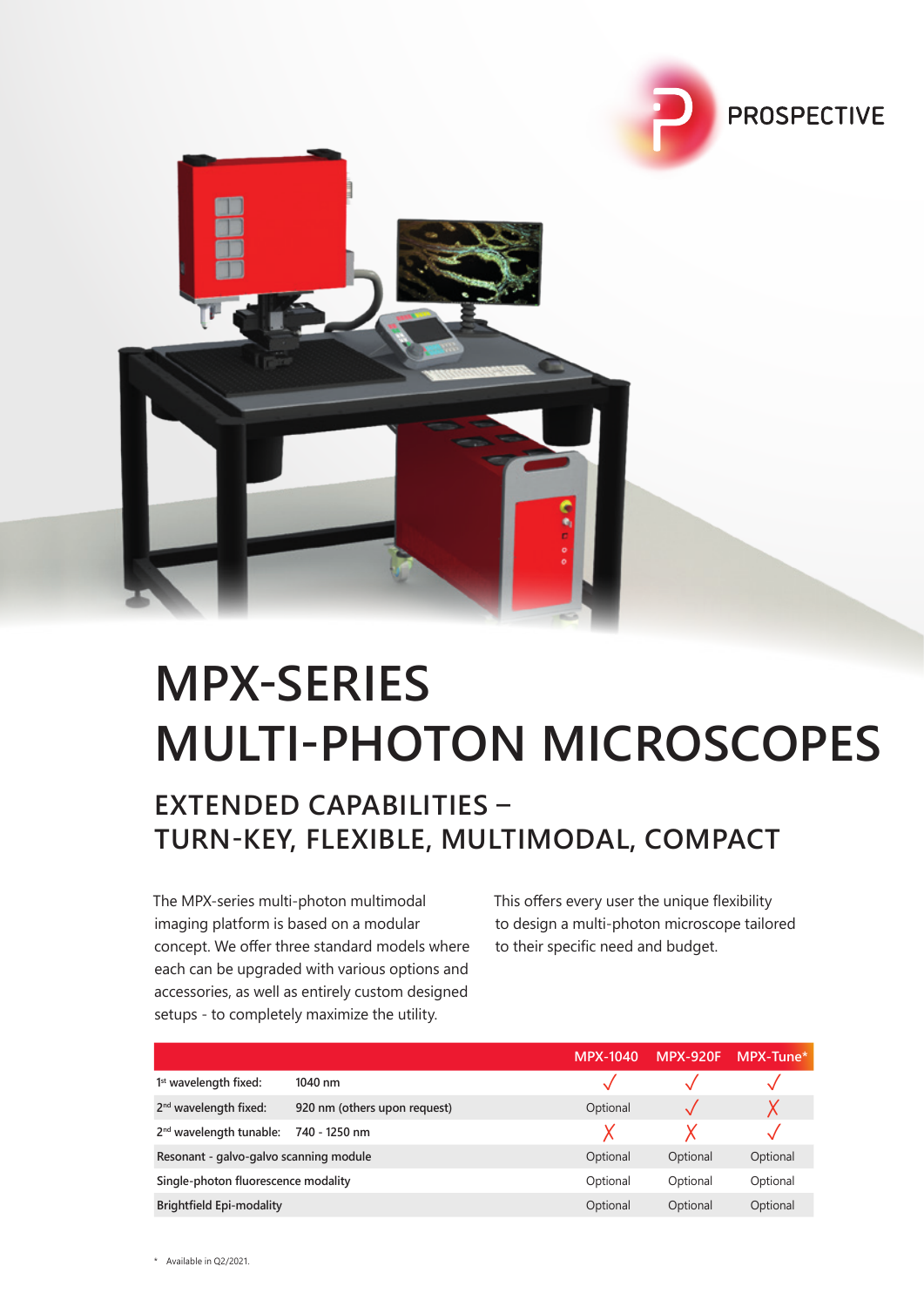## **BASIC VERSIONS MPX-SERIES**

| Laser source: built-in femtosecond lasers                                                                                                             | <b>MPX-1040</b> | <b>MPX-920F</b> | $MPX$ -Tune* |
|-------------------------------------------------------------------------------------------------------------------------------------------------------|-----------------|-----------------|--------------|
| 1 <sup>st</sup> wavelength fixed: 1040 nm<br>All parameters @ sample: 80 MHz (40 MHz**), >600 mW, <130 fs (using Nikon 16x objective)                 |                 |                 |              |
| 2 <sup>nd</sup> wavelength fixed: 920 nm<br>All parameters @sample: 80 MHz, >200 mW@920 nm & >500 mW @1040 nm, <130 fs<br>(using Nikon 16x objective) |                 |                 |              |
| 2 <sup>nd</sup> wavelength tunable: 740 - 1250 nm<br>80 MHz, >200 mW / output, <150 fs @sample (using Nikon 16x objective)                            |                 |                 |              |

| <b>MPI signal detection</b>          |                                                                                                                                 |                                                                                                                                 |
|--------------------------------------|---------------------------------------------------------------------------------------------------------------------------------|---------------------------------------------------------------------------------------------------------------------------------|
| Epi-detection<br>(up to 4 PMTs) $**$ | Two ultrasensitive<br>GaAsP PMTs, non-<br>cooled, spectral<br>response 380 nm -<br>720 nm, dark count rate<br><5000/s included. | SHG & 2PEF<br>fluorescence filter<br>set included (notch<br>and dichroic filters).<br>Manual exchange of<br>individual filters. |
|                                      | Collection optics 12° collection angle                                                                                          |                                                                                                                                 |
| Transimpedance<br>amplifiers (TIA)   | Filter bandwidth & gain separately configured<br>and controlled through software.                                               |                                                                                                                                 |

|                             | Controller                                                                                                 |
|-----------------------------|------------------------------------------------------------------------------------------------------------|
| Umbilical                   | Non-detachable umbilical between<br>controller and scanhead, >2.0 m length.                                |
| Embodyment                  | Stand-alone controller with handles and<br>wheels.                                                         |
| Cooling                     | No chiller, fully aircooled                                                                                |
| Power                       | Single phase, 85 - 240 VAC, 10 A max<br>(max 800 W total power consumption).                               |
| <b>Built-in PC hardware</b> | ATX gaming board, AMD Ryzen 9 3900X,<br>64 GB RAM DDR4, 500 GB SSD NVMe, 4<br>TB HDD, Quadro RTX 4000 GPU. |
| <b>Display</b>              | 31", Ultra HD 4K, <5ms, 100% REC 709,<br>100% sRGB                                                         |
| Keyboard and mouse          | Included, QWERTY (or QERTZ)                                                                                |
| Weight scanhead             | 10 <sub>kg</sub>                                                                                           |
| Weight controller           | 30 kg                                                                                                      |
| Size scanhead               | 50 cm x 40 cm x 15 cm (WxHxD).                                                                             |
| <b>Operating enviroment</b> | $18^{\circ}$ C - 28 $^{\circ}$ C<br>Extended operating conditions available.**                             |
| Storage temperature         | $-15^{\circ}$ C to $+50^{\circ}$ C                                                                         |
| Humidity                    | 10% - 90% (non condensing).                                                                                |
| Noise level                 | $<$ 70 dBa.                                                                                                |
| Altitude                    | 2500 m max.                                                                                                |

#### **Cockpit**

**Auxilliary control device**

Main functions of the system can be controlled via auxilliary interface to gain quick and direct access to individual settings and controls.

#### **(I) Modality MPI: multi-photon fluorescence imaging**

**Motorized laser power control** 0.5 % - 100 %

| Laser polarization                               | Circular                                                                                       |
|--------------------------------------------------|------------------------------------------------------------------------------------------------|
| Scan path                                        | Resonant** - Galvo-Galvo scanner                                                               |
| Scan speed<br>(Galvo-Galvo)                      | 4.6 fps at 512 x 512 pixels<br>0.3 fps at 2048 x 2048 pixels<br>Pixel dwell time: 0.8 to 32 µs |
| Field of view (FOV)                              | 20 mm diagonal square (max) at<br>the intermediate image plane.                                |
| Beam diameter<br>@ objective back aperture plane | $20 \text{ mm}$                                                                                |
| Point spread function                            | Depending on installed objective.                                                              |
| Scan zoom<br>(digitally via ScanImage)           | $1x$ to $99x$                                                                                  |
| Scan resolution                                  | Up to 2048 x 2048 pixels<br>(Both bi- and unidirectional).                                     |

|                  | <b>Objectives</b>                                                                         |
|------------------|-------------------------------------------------------------------------------------------|
| Turret           | 3-positions, motorized & software controlled                                              |
| Objectives       | Nikon 16x N16XLWD-PF objective included.<br>System requires infinity corrected objectives |
| Turret threading | $M34 \times 1.0$                                                                          |

| Software                               |                                                             |  |
|----------------------------------------|-------------------------------------------------------------|--|
| Scanlmage Premium V2020<br>or higher   | Laser scanning                                              |  |
| Chromogazer™                           | System monitoring & modality<br>change                      |  |
| MS WindowsTM 10 64-bit<br>Professional | PC operating system                                         |  |
| ImageJ (Fiji)                          | Image post-processing                                       |  |
| Matlab                                 | Scanimage and house-written<br>acquisition scripts          |  |
| µManager                               | ImageJ plugin for single-photon<br>fluorescence acquisition |  |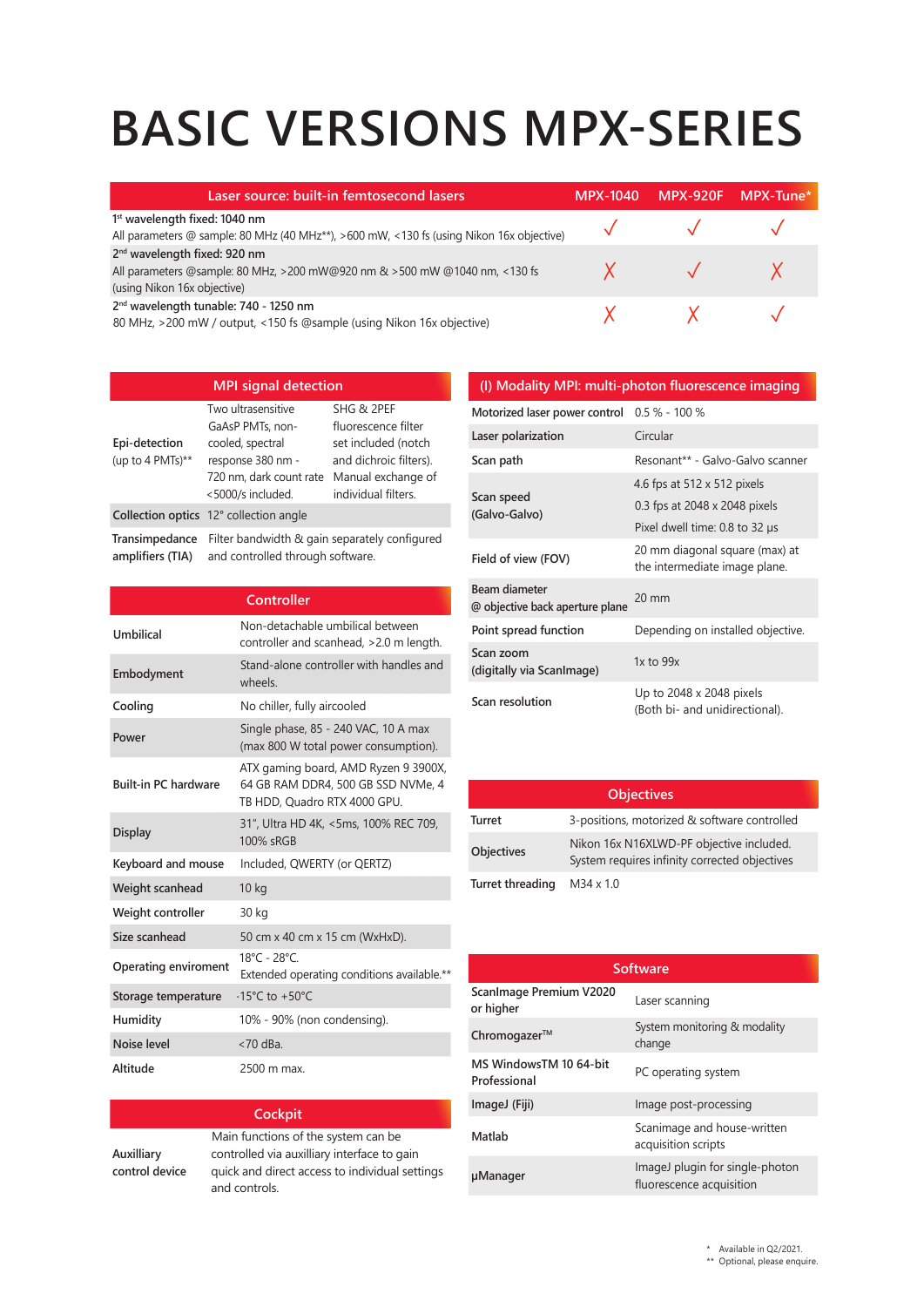## **OPTIONS / ACESSORIES**

|                                                                                                       | <b>MPX-1040</b> | <b>MPX-920F</b> | MPX-Tune* |
|-------------------------------------------------------------------------------------------------------|-----------------|-----------------|-----------|
| Resonant Galvo-Galvo                                                                                  |                 |                 |           |
| Single-photon fluorescence                                                                            |                 |                 |           |
| <b>Brightfield Epi-modality</b>                                                                       |                 |                 |           |
| Piezo z-Stage (PFOC)                                                                                  |                 |                 |           |
| Linear polarization (motorized rotation)                                                              |                 |                 |           |
| SPF filter set change (motorized)                                                                     |                 |                 |           |
| Additional PMT channel (incl. TIA)                                                                    |                 |                 |           |
| Motion control system<br>XYZ linear translation scanhead movement, >100mm travel range each, joystick |                 |                 |           |
| Inverted configuration<br>Fixture for inverted configuration                                          |                 |                 |           |
| On special request: structured light illumination, photostimulation, FLIM                             |                 |                 |           |

#### **(II) Modality SPF: single-photon fluorescence imaging**

| <b>Excitation lightsource</b><br>for single-photon /<br>linear fluorescence<br>imaging | Fully integrated 8 channel cw light source for DAPI, CFP,<br>FITC, YFP, TRITC, mCherry, Cy5 and Cy7 (395 nm, 438 nm,<br>475 nm, 511 nm, 555 nm, 575 nm, 635 nm, 747 nm), >150<br>mW / color @sample. TTL / USB external access** <20 ms<br>switching time. Excitation filters installed. |
|----------------------------------------------------------------------------------------|------------------------------------------------------------------------------------------------------------------------------------------------------------------------------------------------------------------------------------------------------------------------------------------|
| <b>Filter set</b>                                                                      | Dichroic and emission filter sets individually optimized<br>for 5+3 channels included. Both filter sets manually<br>changeable.                                                                                                                                                          |
| Single-photon<br>fluorescence camera                                                   | sCMOS monochrome, 6.5 µm pixel size, readout noise 2.1<br>med e-, quantum efficiency up to 80 %, spectral range<br>370 nm - 1100 nm, dark current (typ.) 15 e- / pixel / s.                                                                                                              |

#### **Resonant Galvo-Galvo**

**Resonant Galvo-Galvo** 30 fps at 512 x 512 pixels (8 kHz resonant galvo CRS8K)

#### **Motorized modality I, II & III change**

Switching between operation mode modality I to III is motorized via Chromogazer™ software. Objective positions on turret can be selected individually and used for each modality. Manual fluorescence filter set change required (motorized as an option)\*\*, depending on installed filters.

| <b>Illumination</b> | White light. Built-in 8-channel cw light source mimics<br>broadband white light illumination characteristics via<br>pre-defined settings. |
|---------------------|-------------------------------------------------------------------------------------------------------------------------------------------|
| <b>Filter set</b>   | 50% transmission & reflection dichroic for homogenous<br>light transmission.                                                              |
| Brightfield camera  | CMOS 5.1MP, 2/3", 3,45 x 3,45 µm pixel size, color,<br>2448 x 2048, 35 fps, global shutter.                                               |

The base version contains 2 PMTs in Epi-direction. Additional PMTs can be installed. Four PMTs can be controlled and operated simultanousely by ScanImage at a given time.

**PMTs**

| <b>Motion control</b>                |                                                                                                              |  |
|--------------------------------------|--------------------------------------------------------------------------------------------------------------|--|
| Microscope body<br>(scanhead) motion | Free-moving scanhead, translation and rotation in all<br>directions<br>Various motion solutions available**. |  |
| Piezo objective<br>scanner           | Not included. Various piezo objective scanners can be<br>integrated**.                                       |  |

#### **Extra software**

**Widefield Imaging (single-photon fluorescence & brightfield)** Pre-installed & configured µManager

### **SERVICE PACKAGES AND WARRANTY**

- **Installation and training at customer site**
- **Free training at PI factory**
- System upgrade after purchase
- **Standard warranty 24 months included in base price. Can be extended up to 5 years in total.**\*\*

- \* Available in Q2/2021.
- \*\* Optional, please enquire.